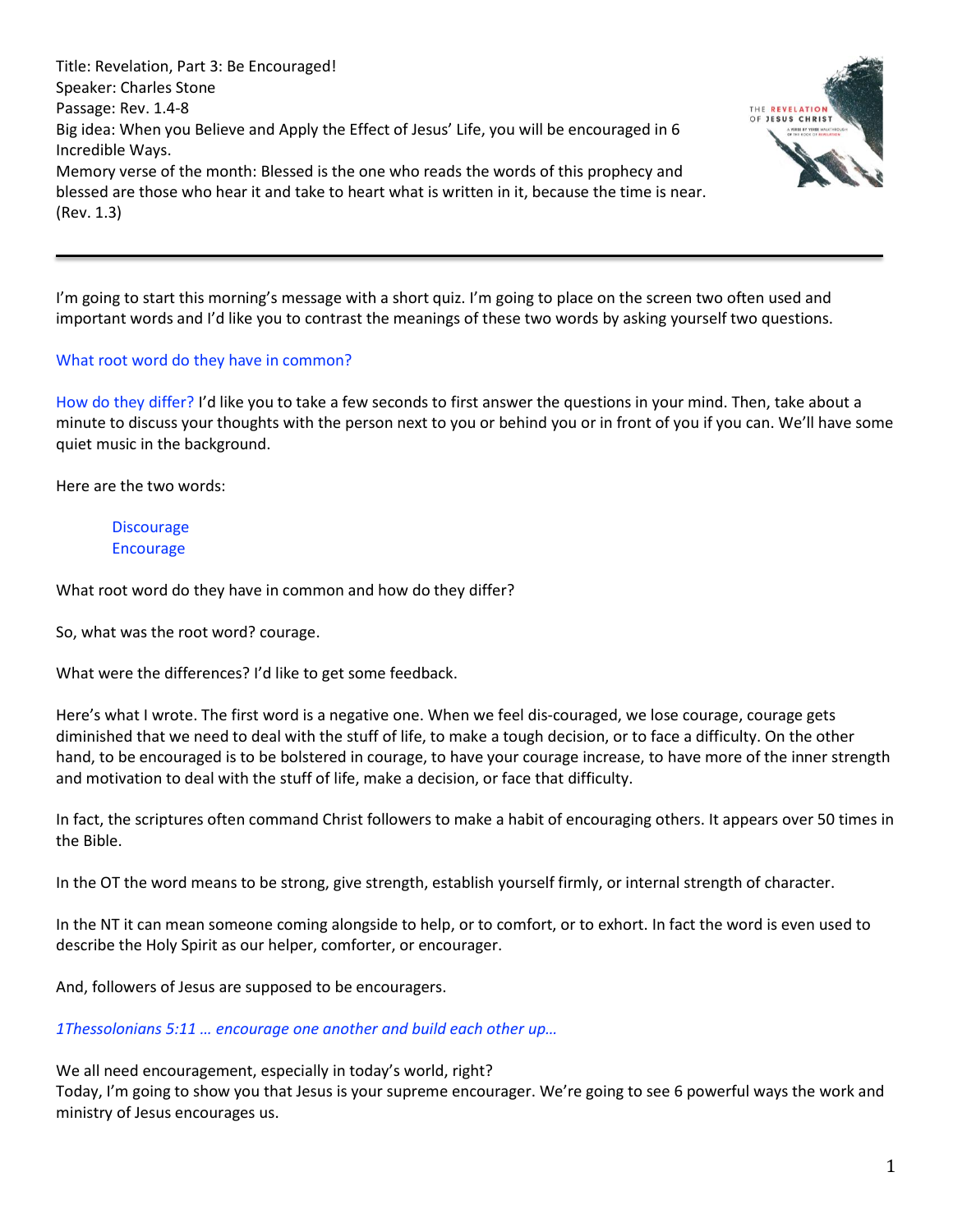Big idea: When you Believe and Apply the Effects of Jesus' Life, you will be Encouraged in 6 Incredible Ways.



I'm going to give you these 6 encouragements as self-affirmations, grace centered mini-sermons you can tell yourself.

We'll see these 6 truths in Revelation 1.4-8. We began this deep dive into the book three weeks ago. Revelation is not just about future things, but it's also a book meant to encourage us today to more closely follow Jesus. We are meant to apply what it tells us, not merely be fascinated by it.

On a regular basis we will revisit a diagram that visualizes how to get the most from this series and explains the approach I encourage you to take. It's called the retention triangle.



Read means to read from the beginning of Revelation up to and through the upcoming passage, 5 days a week. This passage is in your message notes downloadable from our web site.

Record by taking notes. The research tells us that when you take notes learning gets imbedded more deeply. Reflect mull over, chew on, ruminate as you read the scriptures, review your notes, talk about the discussion questions, do further study, buy one of the books I recommended (*Revelation Verse by Verse by Grant R. Osborne; Revelation: A Shorter Commentary by G. K. Beale*), and get in a group.

The line at the top is like balancing a sea saw. These four attributes should guide our hearts as we take a deep dive look into this book.

- Humility: Nobody has a corner on everything Revelation has to say. There are many valid views held by Godly Christians and biblical scholars that may differ from the one we hold.
- Teachableness: This is a cousin to humility. Teachableness means that you approach Revelation with a heart to learn, and even be open to being challenged about your current interpretation.
- Majors vs minors: Keep the big picture in mind and don't fixate on minor details that could be interpreted in various ways.
- Context: Context means two things. The Bible helps us understand other parts of the bible. In Revelation John alludes to the Old Testament over 500 times. Context also means that we must remember that this book was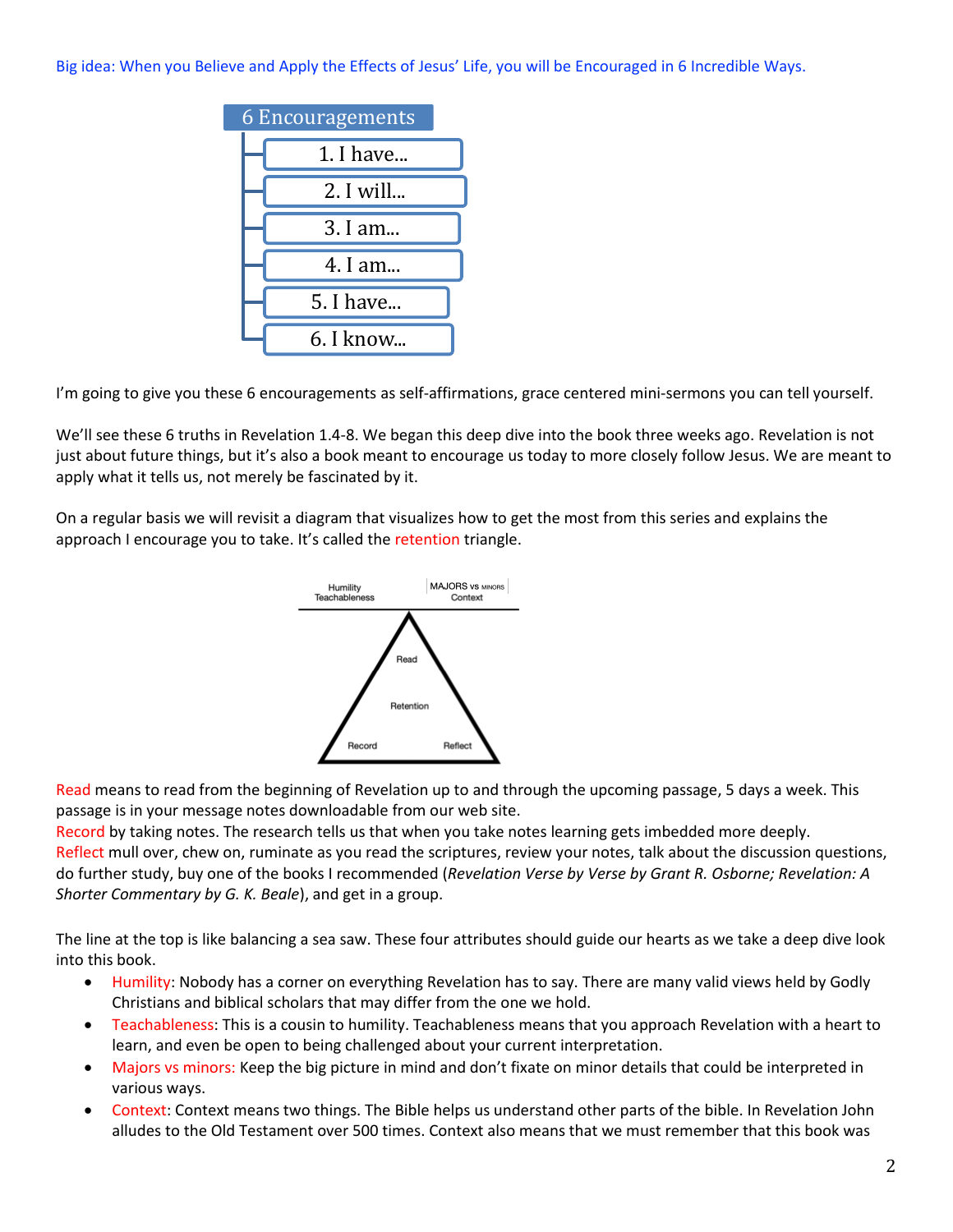written in a specific historical context to the early church that was facing persecution. If our interpretation would not make sense to the early Christians, it's probably not a very accurate interpretation.

No matter how you interpret this book, we can all agree on this:

Jesus is coming again, sooner than later. We don't know when so we'd better be ready.

Last week's big idea was. Big idea: A blessed life in Jesus involves three phases.

If you missed the message you can view it online.

### I'm going to read Rev 1.4-8

**Rev. 1: <sup>4</sup>** John, To the seven churches in the province of Asia: Grace and peace to you from him who is, and who was, and who is to come, and from the seven spirits before his throne, **<sup>5</sup>** and from Jesus Christ, who is the faithful witness, the firstborn from the dead, and the ruler of the kings of the earth. To him who loves us and has freed us from our sins by his blood, **<sup>6</sup>** and has made us to be a kingdom and priests to serve his God and Father—to him be glory and power for ever and ever! Amen. <sup>7</sup> Look, he is coming with the clouds, and every eye will see him, even those who pierced him; and all the peoples of the earth will mourn because of him. So shall it be! Amen. <sup>8</sup> "I am the Alpha and the Omega," says the Lord God, "who is, and who was, and who is to come, the Almighty."

As we unpack these verses, see if you can pick up on these truths that would encourage us.

### **1:4 John, To the seven churches in the province of Asia:**

John the Apostle wrote the book and it's addressed to 7 churches in what is now modern day Turkey. If you traveled to these cities in the order John mentions them, you would go in a circle. They were all on major Roman roads so a courier could easily get to these churches to drop off letters to them.

We don't know why he chose these seven because other churches existed in the area at the same time. Probably he chose them because their experiences typified the kinds of problems and challenges the Church has faced throughout the ages. So, the message of this book is really a book to all Christians and all churches, although it was written in the historical context of real events in history.

The number seven is significant because it was the number in the Bible used to picture completeness or fulness and was originally derived from the 7 days of creation. So, John may have used the seven churches to illustrate that his message was to the whole, or complete Church.

7 is one of John's favorite words, mentioned 55 times. His other sevens include things like 7 seals, 7 bowls, 7 trumpets 7 angels, and many others.

### **Grace and peace to you from him**

This was an ancient greeting. Every culture has their own kind of greeting. In the west what do we usually use as a greeting today? Hi or hello. In those days grace and peace would be their greeting. Grace was the regular Greek greeting and peace or shalom was the Jewish greeting.

For the Christians this was much more than just a perfunctory hi or hello. They needed grace in this time of persecution to resist the pressure to compromise and they needed God's peace. Maybe today you need an extra dose of grace or peace because you are going through some tough times.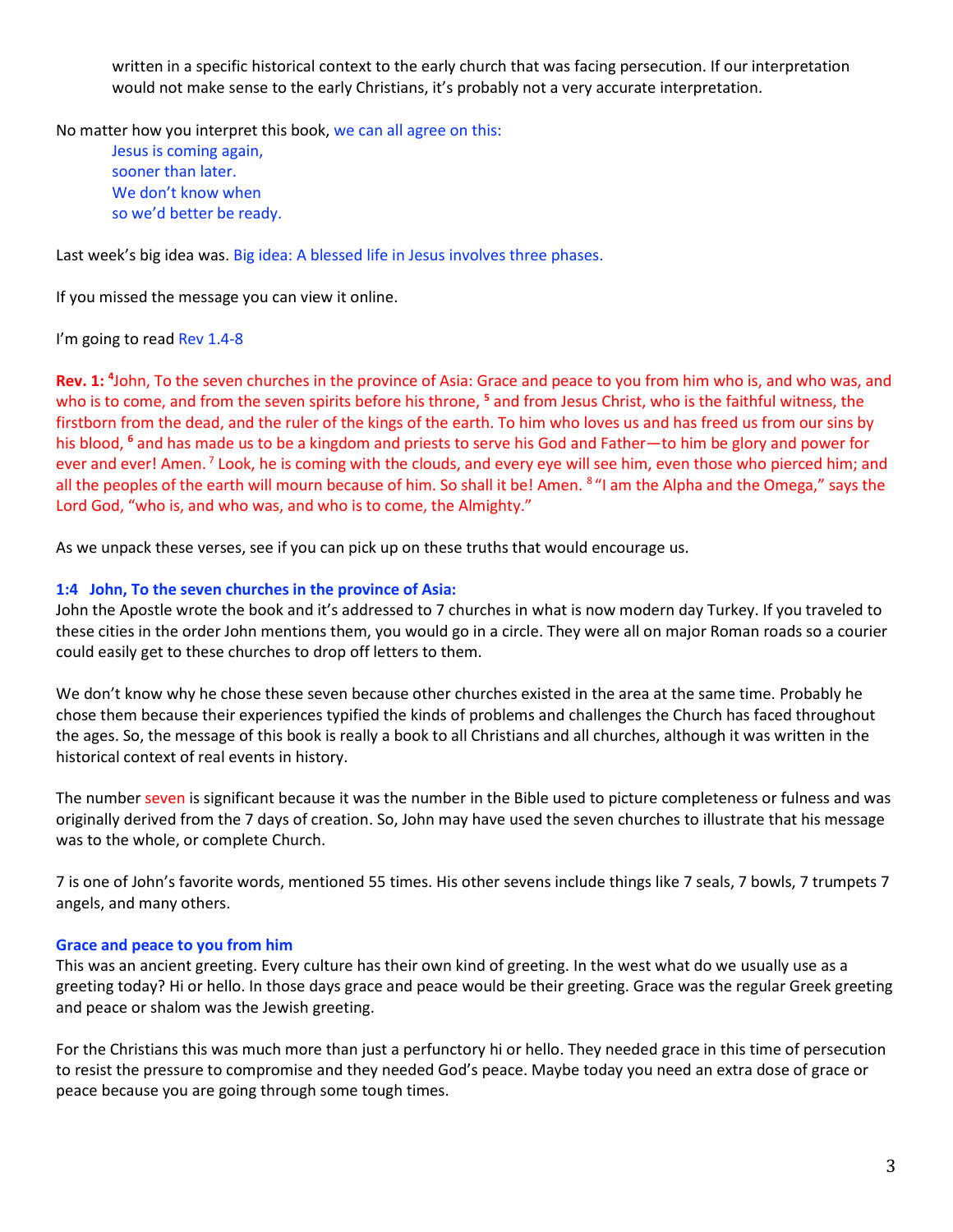### **who is, and who was, and who is to come,**

This is a way John stresses that God is the Lord of history. This is what in the book of Hebrews so beautifully became: 'Jesus Christ is the same yesterday and today and forever'  $(13:8).$ <sup>1</sup>

The order here is significant. They know God controlled the past. The entire OT reminds them of that. They know he controls the future as the book of Revelation reveals. But some may have waffled a bit about His control over the present. At the time it sure seemed that evil had the upper hand and that the Roman empire was in control. So John addresses what some people were probably thinking by reminding them that the God who controlled the past and the future, is in charge now.

We face that same temptation today. It's often easier to say that God had things in control in the past and that He will have things in control in the future rather than to say He currently is in control. Why? When we are in the midst of really difficult times and it seems that God is distant or not listening, that's when we need to be reminded that He really is in control right now.

### **and from the seven spirits before his throne,**

This refers to the Holy Spirit, not angels. Then why did he use 7 spirits instead of simply saying the Holy Spirit? I've mentioned a couple of times that the Bible helps interpret the bible. John alludes to the OT over 500 times. He is doing that here as well.

He borrows from some imagery in the OT book of Zechariah and Isaiah (11:2–3). Isaiah describes seven modes of operation of the Spirit.<sup>2</sup> So another translation could be "the sevenfold (or perfect) Holy Spirit, because 7, again, represents perfection or completeness.

### **<sup>5</sup> and from Jesus Christ,**

With this phrase, we see the trinity, the Father, Son, and the Spirit: Him in verse 4 is God the Father, Jesus Christ is right here, and we just read about the seven spirits which is the Holy Spirit.

John now describes three identities of Jesus.

# **who is the faithful witness, the firstborn from the dead, and the ruler of the kings of the earth**. who is the faithful witness,

Jesus credibility is shown by his life of obedience. He faithfully witnessed to the truth of God by his exemplary and perfect life. His witness and obedience even extended to the point of suffering death on the cross. That is an encouragement to us and a challenge to be loyal to him even a world that can turn against us.<sup>3</sup>

### the firstborn from the dead,

He was firstborn from the dead means that he is the only person resurrected from the dead who didn't die again. Jesus raised Lazarus from the dead, but he died again. Jesus is also firstborn in the sense of importance, having supreme authority over life and death.

And because of that, he promises to give us a new life, resurrection from the dead. Revelation stresses throughout that Jesus' faithful followers will share in His resurrection.

<sup>1</sup> Barclay, W. (2004). *[The Revelation of John](https://ref.ly/logosres/ndsb87rev01?ref=Bible.Re1.4-6&off=4317&ctx=s+all+things+come.%E2%80%99+~This+is+what+in+Hebr)* (3rd ed. fully rev. and updated, Vol. 1, p. 35). Louisville, KY; London: Westminster John Knox Press.

<sup>2</sup> Morris, L. (1987). *[Revelation: an introduction and commentary](https://ref.ly/logosres/tntc87reus?ref=Bible.Re1.4&off=1942&ctx=to+the+Holy+Spirit.+~The+number+may+deriv)* (Vol. 20, p. 54). Downers Grove, IL: InterVarsity Press.

<sup>3</sup> Osborne, G. R. (2016). *[Revelation: Verse by Verse](https://ref.ly/logosres/vbv87rev?ref=Bible.Re1.5-6&off=488&ctx=+tied+to+martyrdom.+~Jesus%E2%80%99+witness+(also)* (p. 26). Bellingham, WA: Lexham Press.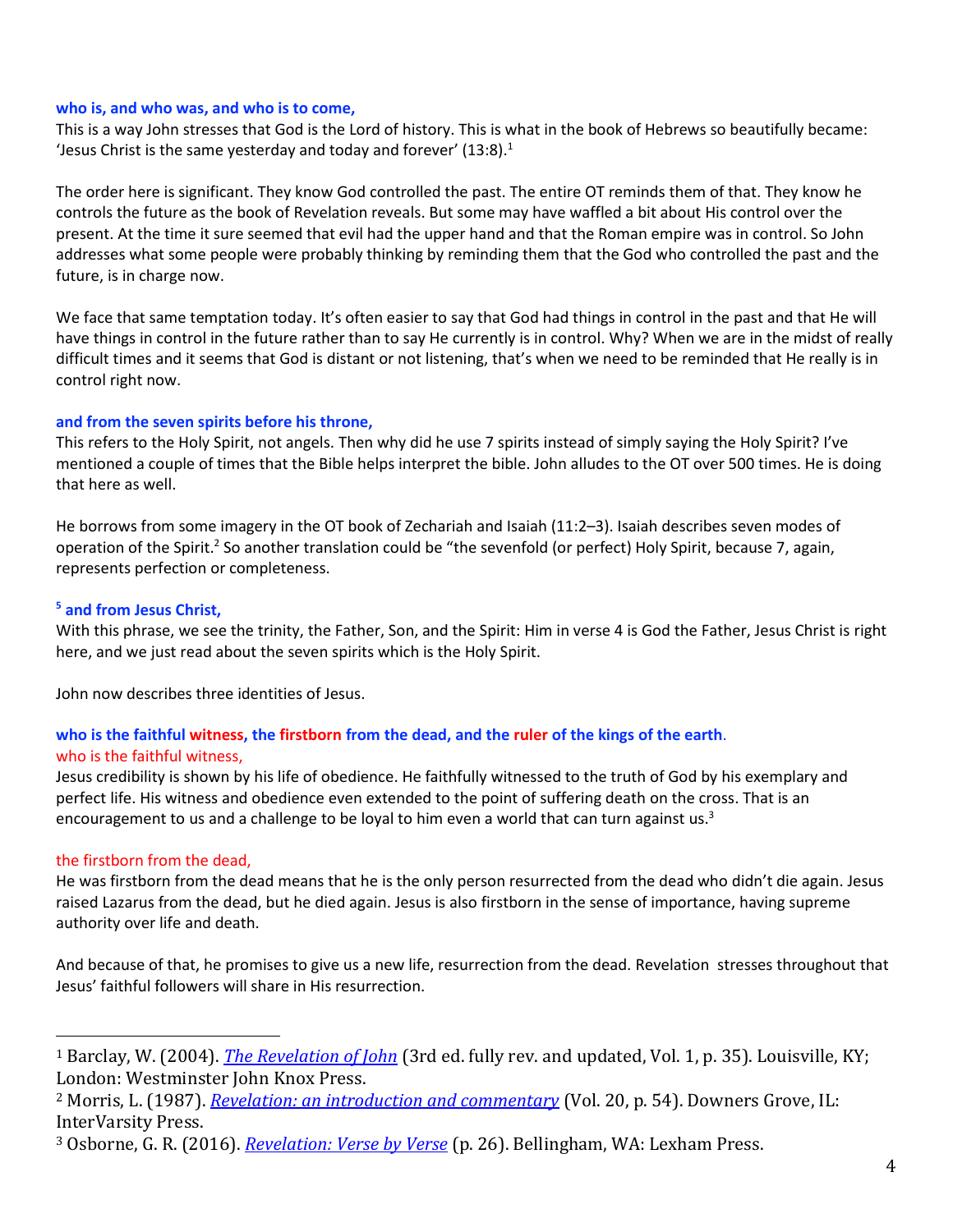### and the ruler of the kings of the earth.

Jesus encouraged the early believers by reminding them that He is the supreme ruler over all rulers of the earth. To those early believers, these kings were the tyrannical emperors persecuting them. He reminds them that although he is not physically present and that these rulers appear to have the last word, he is actually the one who rules over all. Jesus will have the last word.

We see these three identities of Jesus and John now tells us three indications of his saving work in us. All six of these themes continue in the rest of the book.

# **To him who loves us and has freed us from our sins by his blood, <sup>6</sup> and has made us to be a kingdom and priests to serve his God and Father**

#### loves us

Jesus' love is like three cords twisted together: His love rooted in his past loving sacrifice on the cross, his present love for us, and his future love for us seen in the final defeat of satan on our behalf.<sup>4</sup>

His love results in two incredible truths. The first is our forgiveness.

### And has freed us from our sins by his blood,

To be freed means release from control. We know Jesus cares for us because of the unmistakable love he showed in going to the cross. As a result, we have overcome satan and his power. The central event in Revelation is Christ's atoning, redeeming, forgiving work on the cross. The end time battle is simply a culmination of what Jesus did through His life, death, and resurrection. He has freed us from sin.

The second result of Jesus' love is this…

 $6$  and has made us to be a kingdom and priests to serve his God and Father What does that mean?

Jesus often talked about the Kingdom of God, his rule and reign. It's not like an earthly kingdom like the kingdom of England in the middle ages. It's a kingdom composed of those who have been freed from their sins and now serve God. He's saying here that His followers make up that Kingdom. And Kingdom implies royalty of those in that kingdom. We don't merely live within a kingdom; we exercise its kingly power as royalty under Christ's authority.

The kingdom consists of *priests*. Ordinary Christians who are now called *priests*, not just some privileged hierarchy. Under the old way only priests had access to God.

When the Jews entered the Temple, they could pass through the Court of the Gentiles (non-Jew), the Court of the Women and the Court of the Israelites (men only)—but then they had to stop. The next section was the court of Priests where only priests could enter. And the further you went, only the hi priest could enter the holy of holies where God dwelled, and that only once a year to atone for the people's sins.

But now, because this huge thick dividing curtain between the people and God had been torn when Jesus died on the cross, every believer is now a priest and can enter God's presence personally. That's amazing.

As a natural outpouring of joy for these blessings, John writes a burst of praise.

**—to him be glory and power for ever and ever! Amen.**

**<sup>7</sup>Look, he is coming with the clouds, and every eye will see him, even those who pierced him; and all the peoples of the earth will mourn because of him. So shall it be! Amen.**

<sup>4</sup> Osborne, G. R. (2016). *[Revelation: Verse by Verse](https://ref.ly/logosres/vbv87rev?ref=Bible.Re1.5-6&off=2890&ctx=ve.+This+emphasizes+~his+ongoing+love+roo)* (p. 27). Bellingham, WA: Lexham Press.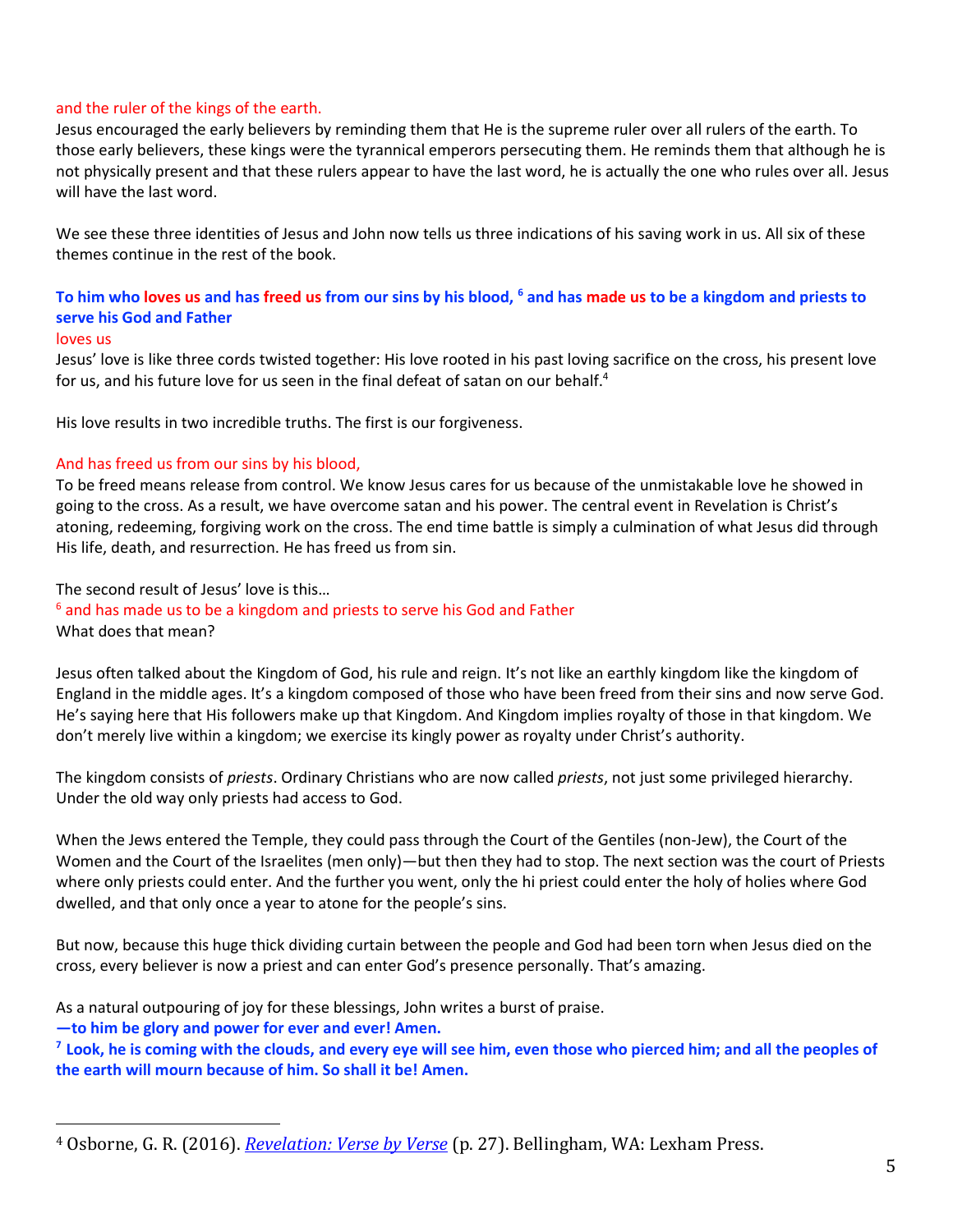This pictures a scene of divine majesty when Jesus returns to earth in triumph. It will be supernatural and in some way will be seen by everyone because His return will be very public.

When he says that the people will mourn, he's probably referring both those who rejected Christ and mourn from their regret and those who turn to Christ and mourn as they repent.

He uses the word amen twice. Have you ever wondered why we say amen at the end of a prayer?

It really means so shall it be (I this verse). It originated in the OT Hebrew Scriptures as an affirmative response by the people. Today we use it without thinking about it after a prayer, but the OT form of it occurs over 100x and it means to be faithful, reliable, or to believe something. So, the idea of something that is faithful, reliable, or believable lies behind the use of amen. So, we end our prayers with amen, so be it.

Here it speaks to the trustworthiness and dependability of what has just been said in the preceding part of the verse. **<sup>8</sup>"I am the Alpha and the Omega," says the Lord God, "who is, and who was, and who is to come, the Almighty."** Alpha and omega are the first and last letters of the Greek alphabet. They depict God as Lord over all history and active in it, who created the world, will end and recreate it, and is in control right now. God was before all things and he will outlast all things.

This is actually the major title for God in Revelation and it reminds us that God is in charge of today's events and that He is present with us in all our circumstances.

## Back to our big idea:

Big idea: When you Believe and Apply the Effects of Jesus' Life, You will be Encouraged in 6 Incredible Ways.



So How does Jesus encourage us by the truths in these few verses.

First, He obeyed His Heavenly Father and was witness to His truth by his life of moral strength and purity and righteousness and goodness that is available to us as we trust him.

Encouragement 1: **I have** the perfect pattern to model my life after. He shows us how to live in the face of opposition and persecution. His life is the perfect pattern and model for us to follow. But His life is more than just a good example.

Second, He rose from the dead. He was called the firstborn from the dead which means he was first to be resurrected and stay resurrected *and* because he is ruler over life and death, he promises to resurrect His followers.

Encouragement 2: **I will** defeat death. When your body wears out, it's not the end. Jesus says he will give us new resurrected bodies that will live forever in a perfect place called heaven, a place of perfect joy and peace and happiness.